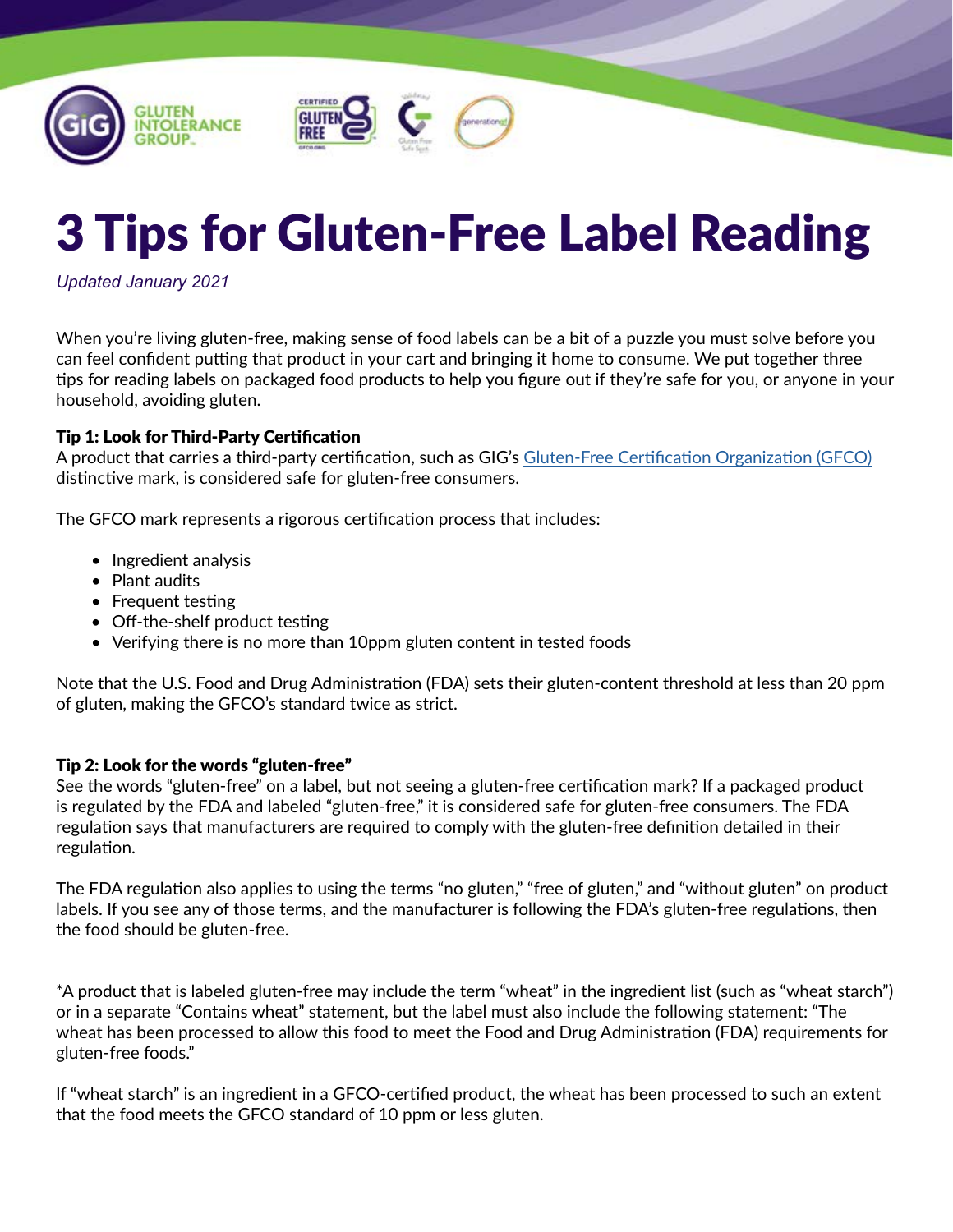## Tip 3: Read the Ingredient List

For products that are not certified or labeled "gluten-free", the best way to make sure you are eating or serving gluten-free packaged foods is to read the ingredient list.

What do you want to avoid? If any of the following are present on the ingredient list, the product is not glutenfree:

- Wheat (including all types of wheat such as spelt, emmer, farro, and durum)
- Rye
- Barley
- Oats\*
- Malt
- Brewer's yeast

\*An important thing to note about oats: Unless the words "gluten-free" or a gluten-free certification mark are on the oats packaging, oats may not be gluten-free. In the U.S., the FDA does not allow descriptions in ingredient lists, so you won't see "gluten-free oats" as one of the ingredients. Other countries do allow descriptive ingredients so you might see this on products from other countries, such as Canada. [See Are Oats and Oat Flour](https://gluten.org/2020/11/20/are-oats-and-oat-flour-gluten-free/)  [Gluten-Free](https://gluten.org/2020/11/20/are-oats-and-oat-flour-gluten-free/) for more information.

## Confused about that "May Contain Wheat" statement?

Statements such as "may contain wheat" or "processed on equipment that handles wheat" are not relevant to the gluten-free status of a product that is certified or labeled gluten-free. These are voluntary statements that manufacturers may use to be transparent or to alert consumers who have wheat allergies – not gluten sensitivities.

If a product is either labeled or certified gluten-free, these statements are not relevant to the gluten-free status of a product because that product would meet the standard for gluten-free. If the product is not certified or labeled gluten-free, the product may not be safe. If you aren't sure, contact the manufacturer directly. They should be able to furnish you with the information you need to make safe food choices.

## About wheat starch

Someone allergic to wheat should avoid wheat starch. For someone avoiding gluten, wheat starch could contain gluten unless it is in a product that is certified or labeled gluten-free. In that case, the gluten in wheat starch has been processed out. As long as the product is certified or labeled gluten-free, it is safe for someone avoiding gluten.

## BONUS: Save Some Time Reading Labels

Reading packaged food labels is a critical step for ensuring food safety. You can save some of the time you might spend reading labels by seeking out GFCO-certified products in advance of shopping at stores or online.

Search the [GFCO Product Directory](https://gfco.org/product-directory/) to identify the products and brands that have gone through GFCO's detailed testing, auditing, and review process and are allowed to put the official GFCO certification mark on their packaging.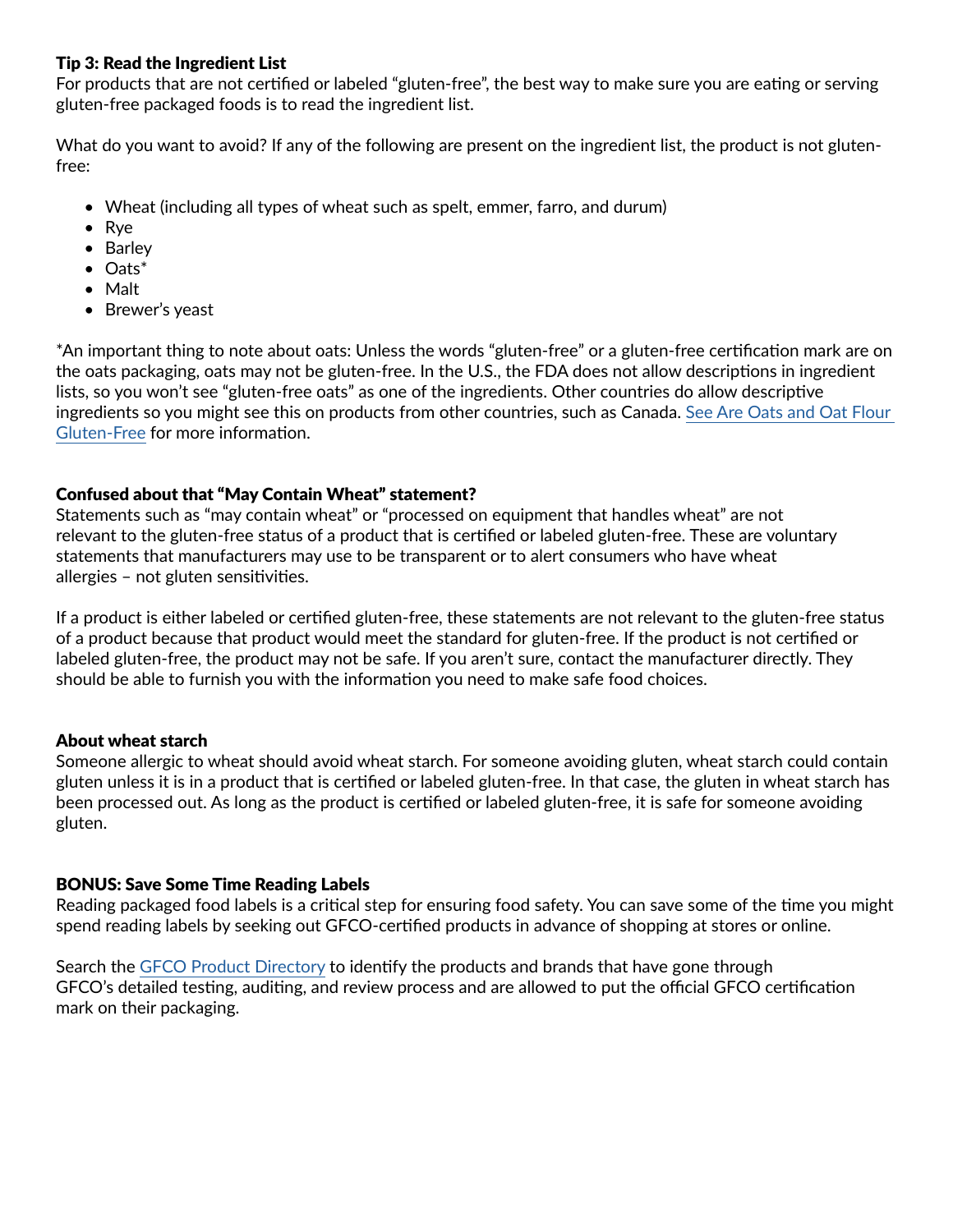Look for the new GFCO mark on product labels to rest assured that the food item is safe. You may still see the old GFCO mark as it is being phased out. You can also check if the mark is still valid and up-to-date with a quick search of the [GFCO Product Directory](https://gfco.org/product-directory/).



Figuring out if the food you're buying off the shelf is gluten-free and safe to eat does not have to be confusing. We are here to help you live safely gluten-free.

## Want to Know More?

Trusting packaged food labels can be challenging, particularly when you are new to living gluten-free. Here is some additional information to explain the role of the FDA, the USDA, and the regulations that affect food safety and labeling.

#### FALCPA: The Act that Protects You

FALCPA (the "Food Allergen Labeling and Consumer Protection Act") is an Act that passed in 2004. According to the FDA's website, FALCPA was enacted to "improve food labeling information for the millions of consumers who suffer from food allergies. The Act will be especially helpful to children who must learn to recognize the allergens they must avoid."

FALCPA applies to FDA-regulated products only.

#### The FDA's Role

The FDA regulates the vast majority of packaged foods. The FDA gluten-free labeling regulation is a part of FALCPA.

#### The USDA's Role

The USDA also regulates certain foods, in particular: meats, poultry, egg products (but not actual eggs) and mixed products that generally contain more than 3% raw or 2% cooked meat (for example, some soups and frozen entrees). Products regulated by the USDA are not required to comply with FALCPA, but an estimated 80- 90% do so voluntarily.

|                                                                                    | <b>FDA</b>          | <b>USDA</b>                                                                                          |
|------------------------------------------------------------------------------------|---------------------|------------------------------------------------------------------------------------------------------|
| Types of Food Regulated                                                            | Most packaged foods | Meats<br>Poultry<br>Egg products (but not eggs)<br>Mixed products (with >3% raw or >2% cooked meats) |
| Part of FALCPA - "Food<br>Allergen Labeling and<br><b>Consumer Protection Act"</b> | Yes                 | No, but many food producers follow it anyway                                                         |